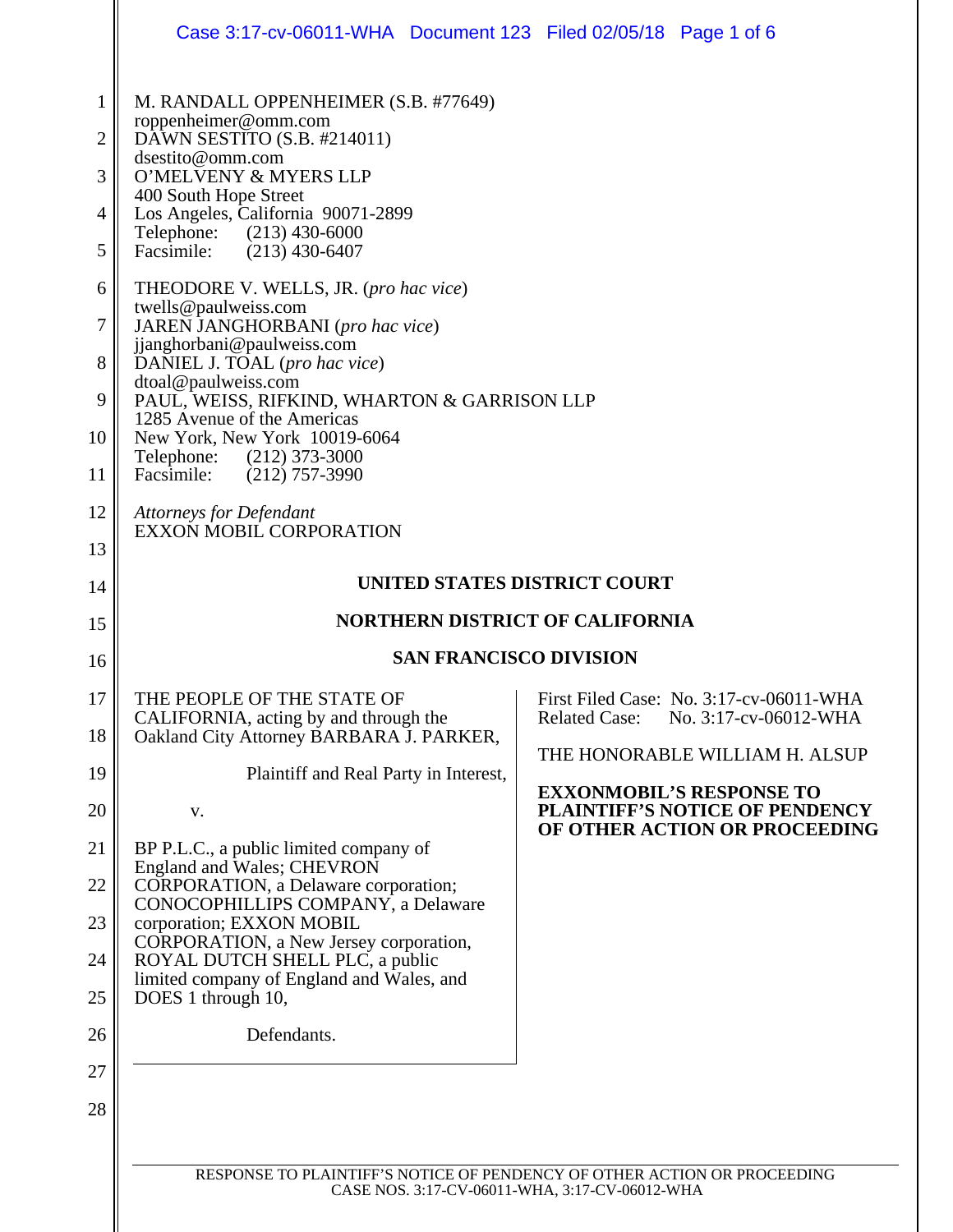|                     | Case 3:17-cv-06011-WHA Document 123 Filed 02/05/18 Page 2 of 6                        |                                                                                                    |
|---------------------|---------------------------------------------------------------------------------------|----------------------------------------------------------------------------------------------------|
| $\mathbf{1}$        | THE PEOPLE OF THE STATE OF<br>CALIFORNIA, acting by and through the San               | Case No. 3:17-cv-06012-WHA                                                                         |
| $\overline{2}$      | Francisco City Attorney DENNIS J. HERRERA,                                            | THE HONORABLE WILLIAM H. ALSUP                                                                     |
| 3<br>$\overline{4}$ | Plaintiff and Real Party in Interest,<br>${\bf V}$ .                                  | <b>EXXONMOBIL'S RESPONSE TO</b><br>PLAINTIFF'S NOTICE OF PENDENCY<br>OF OTHER ACTION OR PROCEEDING |
| 5                   | BP P.L.C., a public limited company of England                                        |                                                                                                    |
| 6                   | and Wales, CHEVRON CORPORATION, a<br>Delaware corporation, CONOCOPHILLIPS             |                                                                                                    |
| $\tau$              | COMPANY, a Delaware corporation, EXXON<br>MOBIL CORPORATION, a New Jersey             |                                                                                                    |
| 8                   | corporation, ROYAL DUTCH SHELL PLC, a<br>public limited company of England and Wales, |                                                                                                    |
| 9                   | and DOES 1 through 10,                                                                |                                                                                                    |
| 10                  | Defendants.                                                                           |                                                                                                    |
| 11                  |                                                                                       |                                                                                                    |
| 12                  |                                                                                       |                                                                                                    |
| 13                  |                                                                                       |                                                                                                    |
| 14                  |                                                                                       |                                                                                                    |
| 15                  |                                                                                       |                                                                                                    |
| 16                  |                                                                                       |                                                                                                    |
| 17                  |                                                                                       |                                                                                                    |
| 18                  |                                                                                       |                                                                                                    |
| 19                  |                                                                                       |                                                                                                    |
| 20                  |                                                                                       |                                                                                                    |
| 21                  |                                                                                       |                                                                                                    |
| 22                  |                                                                                       |                                                                                                    |
| 23                  |                                                                                       |                                                                                                    |
| 24                  |                                                                                       |                                                                                                    |
| 25                  |                                                                                       |                                                                                                    |
| 26                  |                                                                                       |                                                                                                    |
| 27                  |                                                                                       |                                                                                                    |
| 28                  |                                                                                       |                                                                                                    |
|                     | RESPONSE TO PLAINTIFF'S NOTICE OF PENDENCY OF OTHER ACTION OR PROCEEDING              |                                                                                                    |
|                     | CASE NOS. 3:17-CV-06011-WHA, 3:17-CV-06012-WHA                                        |                                                                                                    |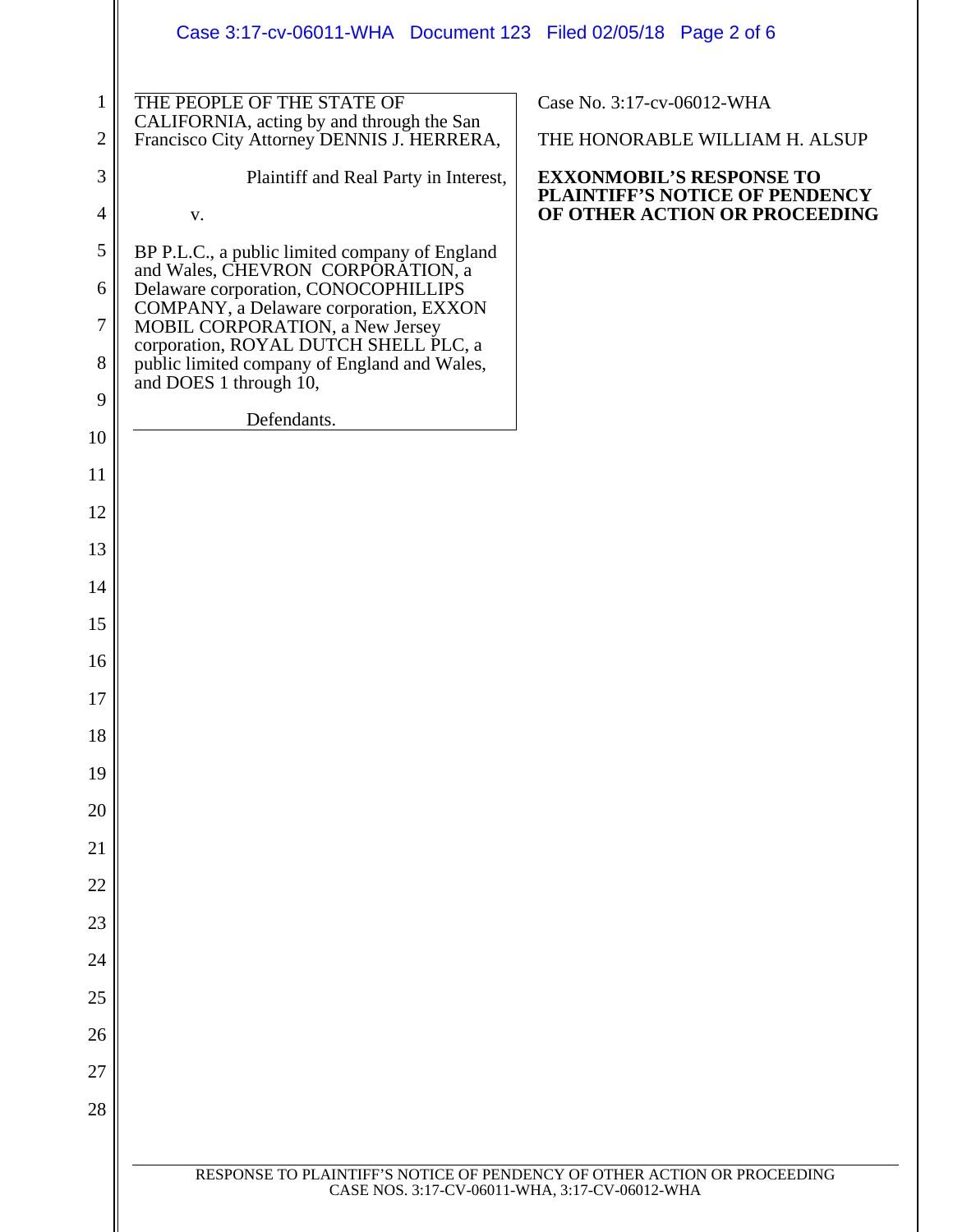## Case 3:17-cv-06011-WHA Document 123 Filed 02/05/18 Page 3 of 6

1

2

3

4

5

6

7

8

9

10

11

12

13

14

15

16

Pursuant to Civil Local Rule 3-13(c), Defendant Exxon Mobil Corporation ("ExxonMobil" or "Defendant")) hereby responds to the Notice of Pendency of Other Action or Proceeding (3:17-cv-6011-WHA, ECF No. 118; 3:17-cv-6012-WHA, ECF No. 101) filed by Plaintiffs on January 22, 2018. ExxonMobil joins fully in the response submitted on February 5, 2018 by the Defendants in this action; ExxonMobil submits this response to further rebut Plaintiffs' claims concerning the action filed by ExxonMobil in Texas state court. ExxonMobil submits this response without waiving any applicable defenses, including ExxonMobil's anticipated defense of lack of personal jurisdiction.

Plaintiffs' Notice calls the Court's attention to the recently filed legal proceeding by ExxonMobil in Texas state court pursuant to Rule 202 of the Texas Rules of Civil Procedure, which authorizes pre-suit discovery to preserve evidence and evaluate claims ("202 Petition"). The recitation of the facts in Plaintiffs' Notice and their characterization of this case is misleading and inaccurate. ExxonMobil therefore offers the following clarifications:

202 Petition: ExxonMobil filed this petition on January 8, 2018 in Texas state court to seek discovery as to the motivations and purposes of the public officials who planned and instituted legal and investigative proceedings against ExxonMobil, in potential support of ExxonMobil's claims of abuse of process, civil conspiracy, and constitutional violations.

17 18 19 20 21 22 23 24 25 26 27 28 ExxonMobil's 202 Petition seeks discovery addressed to years of investigations and litigations directed at ExxonMobil in multiple jurisdictions by numerous participants in what ExxonMobil alleges is a wide-ranging conspiracy. ExxonMobil contends that the instant actions brought by California municipalities—and ExxonMobil's subsequent filing of the 202 Petition cannot be viewed in isolation from this broader narrative. For the past twenty-seven months, ExxonMobil has been the subject of politically-motivated investigations by the Attorneys-General of New York, the Virgin Islands, and Massachusetts. Further, there have also been a large number of associated actions in federal and state courts, involving nearly a dozen court appearances. *See Exxon Mobil Corp.* v. *Maura Tracy Healey*, No. 4:16-cv-00469-K, Dkt. 73 (N.D. Tex. Oct. 13, 2016) (Kinkeade, J.) (ordering discovery into motivations of officials who targeted ExxonMobil for investigation); *Exxon Mobil Corp.* v. *Eric Tradd Schneiderman and Maura Tracy Healey*, No. 1:17 cv-02301-VEC, Dkts. 250, 251, 252 (S.D.N.Y. Jan. 12, 2018) (action transferred from N.D. Tex.)

1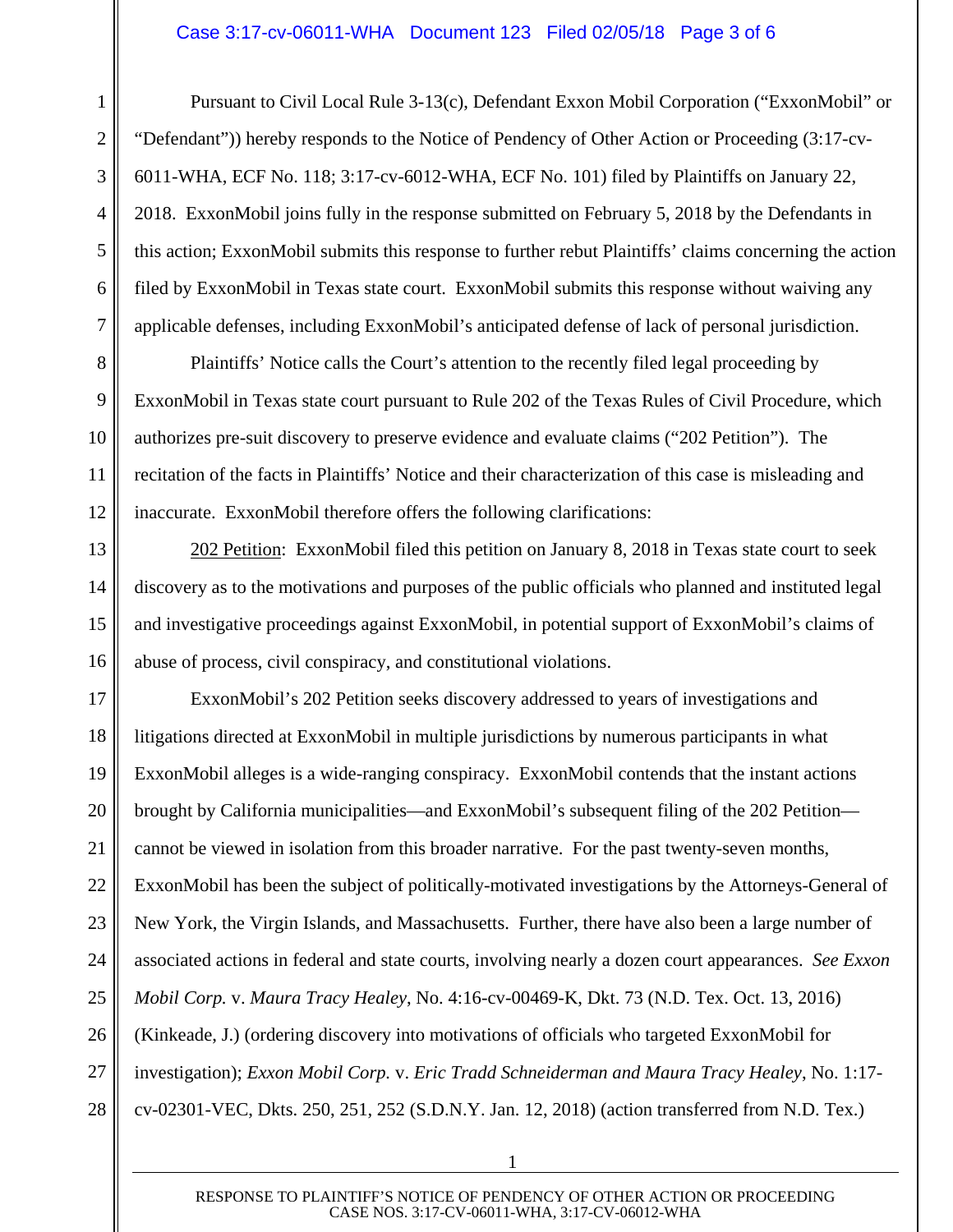## Case 3:17-cv-06011-WHA Document 123 Filed 02/05/18 Page 4 of 6

1 2 3 4 5 (ExxonMobil's pending amended complaint alleges that the various litigations launched by California municipalities, including the two actions before this Court, are simply the latest battle of a larger, multi-stage attack against the company that has played out in the courts over the past two and a half years, which ExxonMobil alleges was hatched by conspirators at a conference in 2012 in La Jolla, California).

6 7 8 9 10 11 12 13 14 15 16 17 18 19 20 21 22 23 24 The 202 Petition does not involve the same subject matter or "substantially all" of the same parties, and Plaintiffs' contention that this Court needs to somehow "preclude Exxon's attempted end run around this Court's control of and authority over the discovery process" for availing itself of rights afforded to it by the Texas Rules of Civil Procedure is without merit. ExxonMobil's petition does expose the bad faith and unlawful purpose animating the actions pending before this Court by pointing out Plaintiffs' assurances to their investors that climate change was not a material risk, at virtually the same moment it was preparing litigation here claiming the opposite. The petition alleges that those assurances cannot be reconciled with the allegations in the complaints filed in this Court that climate change presents an "imminent" and "immediate" threat to their municipalities. *See, e.g.*, 3:17-cv-6012-WHA, ECF No. 1-2 (San Francisco Compl.), at ¶¶ 1, 9. For example, in its disclosures regarding the bonds that San Francisco offered the public just months before it filed this action, San Francisco asserted that it "is unable to predict whether sea-level rise or other impacts of climate change . . . will occur, when they may occur, and if any such events occur, whether they will have a material adverse effect."<sup>[1](#page-3-0)</sup> By contrast, in its complaint, San Francisco asserts that "[g]lobal warminginduced sea level rise is already causing flooding of low-lying areas of San Francisco . . . [and] poses an imminent threat of catastrophic storm surge flooding." *Id.*, at ¶ 1. There are numerous other examples of this contradictory language. Certain relevant excerpts of Exhibit 103 to the Petition, which is a summary chart contrasting the assurances to investors with the allegations in the complaints, are provided below.

25 26

27

<span id="page-3-0"></span>28

 $\overline{a}$ 

<sup>1</sup> 2017 San Francisco General Obligation Bond 12 (2017).

2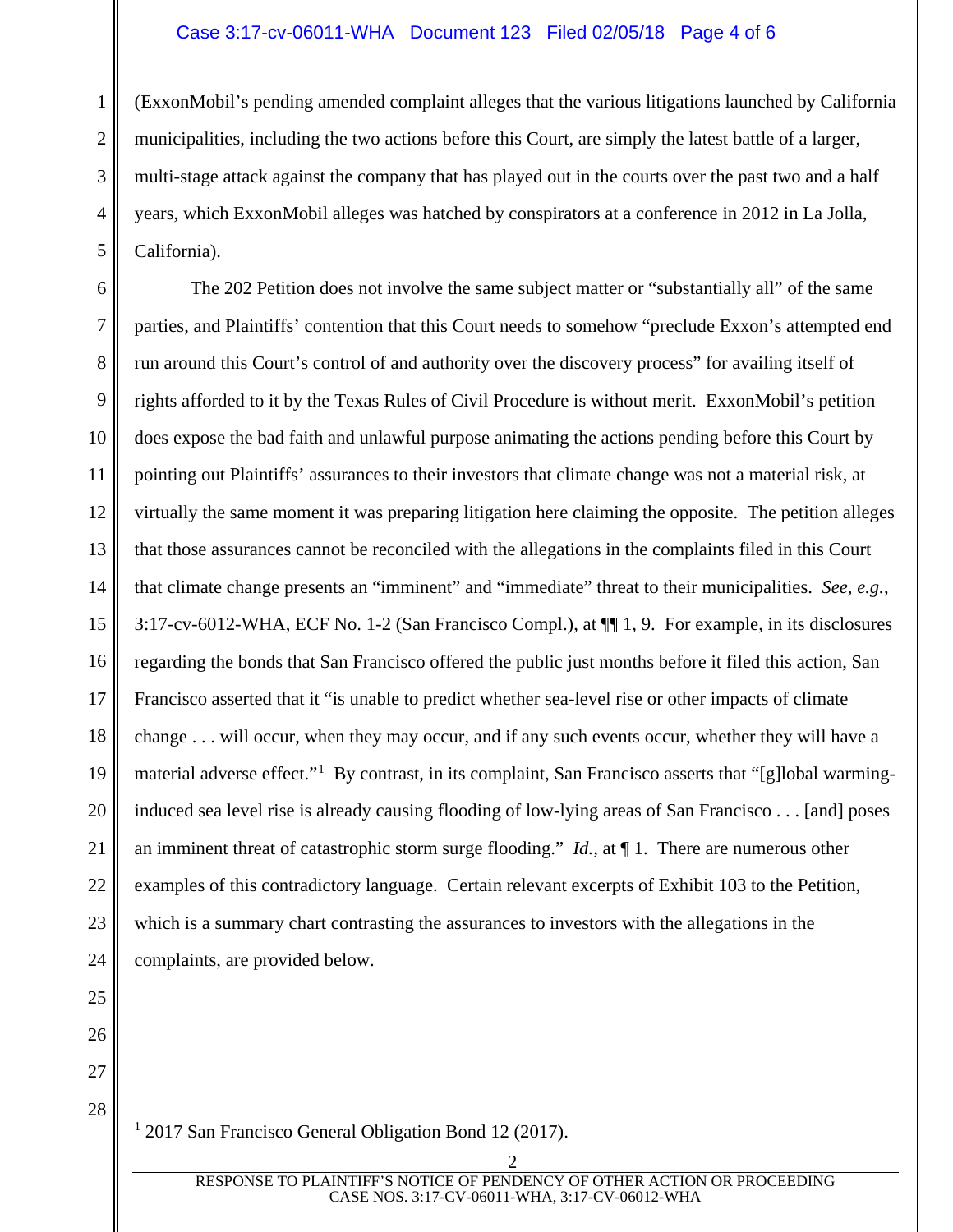## Case 3:17-cv-06011-WHA Document 123 Filed 02/05/18 Page 5 of 6

|                                                                                                                                                                                                                                                                                                                                                                                                                                                                                                                                                                                                                                                                                                                                                                                                                                                                                                                                                                                                                               | <b>Bond Type</b>                                            |                                                                                                                                                                                                                                                                                                                                                                                                                    | <b>Approximate Number of Bonds</b>                                                                                                                                                                                                                                                                                                                                                                                                                             | <b>Approximate Total Value</b>                                                   |  |
|-------------------------------------------------------------------------------------------------------------------------------------------------------------------------------------------------------------------------------------------------------------------------------------------------------------------------------------------------------------------------------------------------------------------------------------------------------------------------------------------------------------------------------------------------------------------------------------------------------------------------------------------------------------------------------------------------------------------------------------------------------------------------------------------------------------------------------------------------------------------------------------------------------------------------------------------------------------------------------------------------------------------------------|-------------------------------------------------------------|--------------------------------------------------------------------------------------------------------------------------------------------------------------------------------------------------------------------------------------------------------------------------------------------------------------------------------------------------------------------------------------------------------------------|----------------------------------------------------------------------------------------------------------------------------------------------------------------------------------------------------------------------------------------------------------------------------------------------------------------------------------------------------------------------------------------------------------------------------------------------------------------|----------------------------------------------------------------------------------|--|
|                                                                                                                                                                                                                                                                                                                                                                                                                                                                                                                                                                                                                                                                                                                                                                                                                                                                                                                                                                                                                               | Without Climate-Related References                          |                                                                                                                                                                                                                                                                                                                                                                                                                    | Over 30                                                                                                                                                                                                                                                                                                                                                                                                                                                        | Over \$2 billion                                                                 |  |
|                                                                                                                                                                                                                                                                                                                                                                                                                                                                                                                                                                                                                                                                                                                                                                                                                                                                                                                                                                                                                               | Core Municipality-Related Climate Change Allegations        |                                                                                                                                                                                                                                                                                                                                                                                                                    |                                                                                                                                                                                                                                                                                                                                                                                                                                                                | Lack of Comparable Climate Change Disclosures in<br><b>Sample Municipal Bond</b> |  |
| ✓<br>Defendants' "massive fossil fuel production<br>causes a gravely dangerous rate of global<br>warming" and "cause[s] ongoing and increasingly<br>severe sea level rise harms to Oakland" (<br>55)<br>"[B]y 2050, a '100-year flood' in the Oakland<br>✓<br>vicinity is <b>expected to occur</b> once every 2.3<br>years and by 2100. once per week." $(\P 86)$<br>$\checkmark$<br>Oakland is projected to have up to "66 inches of<br>sea level rise by 2100," which, along with flooding,<br>will imminently threaten Oakland's sewer system and<br>threaten property with a "total replacement cost of<br>between \$22 and \$38 billion." $(\sqrt{\phantom{a}}\,87)$                                                                                                                                                                                                                                                                                                                                                     |                                                             |                                                                                                                                                                                                                                                                                                                                                                                                                    | "The City is unable to predict when seismic<br>events, fires or other natural events, such as sea rise<br>or other impacts of climate change or flooding<br>from a major storm, could occur, when they may<br>occur, and, if any such events occur, whether they<br>will have a material adverse effect on the business<br>operations or financial condition of the City or the<br>local economy."<br>(2017 Oakland General Obligation Bonds A-48-49<br>(2017) |                                                                                  |  |
| <b>City of San Francisco</b>                                                                                                                                                                                                                                                                                                                                                                                                                                                                                                                                                                                                                                                                                                                                                                                                                                                                                                                                                                                                  |                                                             |                                                                                                                                                                                                                                                                                                                                                                                                                    |                                                                                                                                                                                                                                                                                                                                                                                                                                                                |                                                                                  |  |
|                                                                                                                                                                                                                                                                                                                                                                                                                                                                                                                                                                                                                                                                                                                                                                                                                                                                                                                                                                                                                               | <b>Bond Type</b>                                            |                                                                                                                                                                                                                                                                                                                                                                                                                    | <b>Approximate Number of Bonds</b>                                                                                                                                                                                                                                                                                                                                                                                                                             | <b>Approximate Total Value</b>                                                   |  |
|                                                                                                                                                                                                                                                                                                                                                                                                                                                                                                                                                                                                                                                                                                                                                                                                                                                                                                                                                                                                                               | Without Climate-Related References                          |                                                                                                                                                                                                                                                                                                                                                                                                                    | Over 30                                                                                                                                                                                                                                                                                                                                                                                                                                                        | Over \$2 billion                                                                 |  |
|                                                                                                                                                                                                                                                                                                                                                                                                                                                                                                                                                                                                                                                                                                                                                                                                                                                                                                                                                                                                                               | <b>Core Municipality-Related Climate Change Allegations</b> |                                                                                                                                                                                                                                                                                                                                                                                                                    |                                                                                                                                                                                                                                                                                                                                                                                                                                                                | Lack of Comparable Climate Change Disclosures in<br><b>Sample Municipal Bond</b> |  |
| "Global warming-induced sea level rise is<br>✓<br>already causing flooding of low-lying areas of<br>San Francisco, increased shoreline erosion, and salt<br>water impacts to San Francisco's water treatment<br>system. The rapidly rising sea level along the Pacific<br>coast and in San Francisco Bay, moreover, poses an<br>imminent threat of catastrophic storm surge<br>flooding because any storm would be superimposed<br>on a higher sea level." $(\parallel 1)$<br>The threat of sea-level rise "is becoming more dire<br>every day as global warming reaches ever more<br>dangerous levels and sea level rise accelerates."<br>"Nearer-term risks include 0.3 to as much as 0.8<br>feet of additional sea level rise by 2030" (<br>1, 8)<br>"San Francisco is planning to fortify its Seawall to<br>protect itself from sea level rise Short-term<br>seawall upgrades are expected to <b>cost more than</b><br>\$500 million. Long-term upgrades [are expected<br>to] $\cos t$ \$5 billion." ( $\parallel$ 89(a)) |                                                             | "The City is <i>unable to predict whether sea-level</i><br>rise or other impacts of climate change or<br>flooding from a major storm will occur, when they<br>may occur, and if any such events occur,<br>whether they will have a material adverse effect<br>on the business operations or financial condition of<br>the City and the local economy."<br>(2017 San Francisco General Obligation Bond 12<br>(2017) |                                                                                                                                                                                                                                                                                                                                                                                                                                                                |                                                                                  |  |